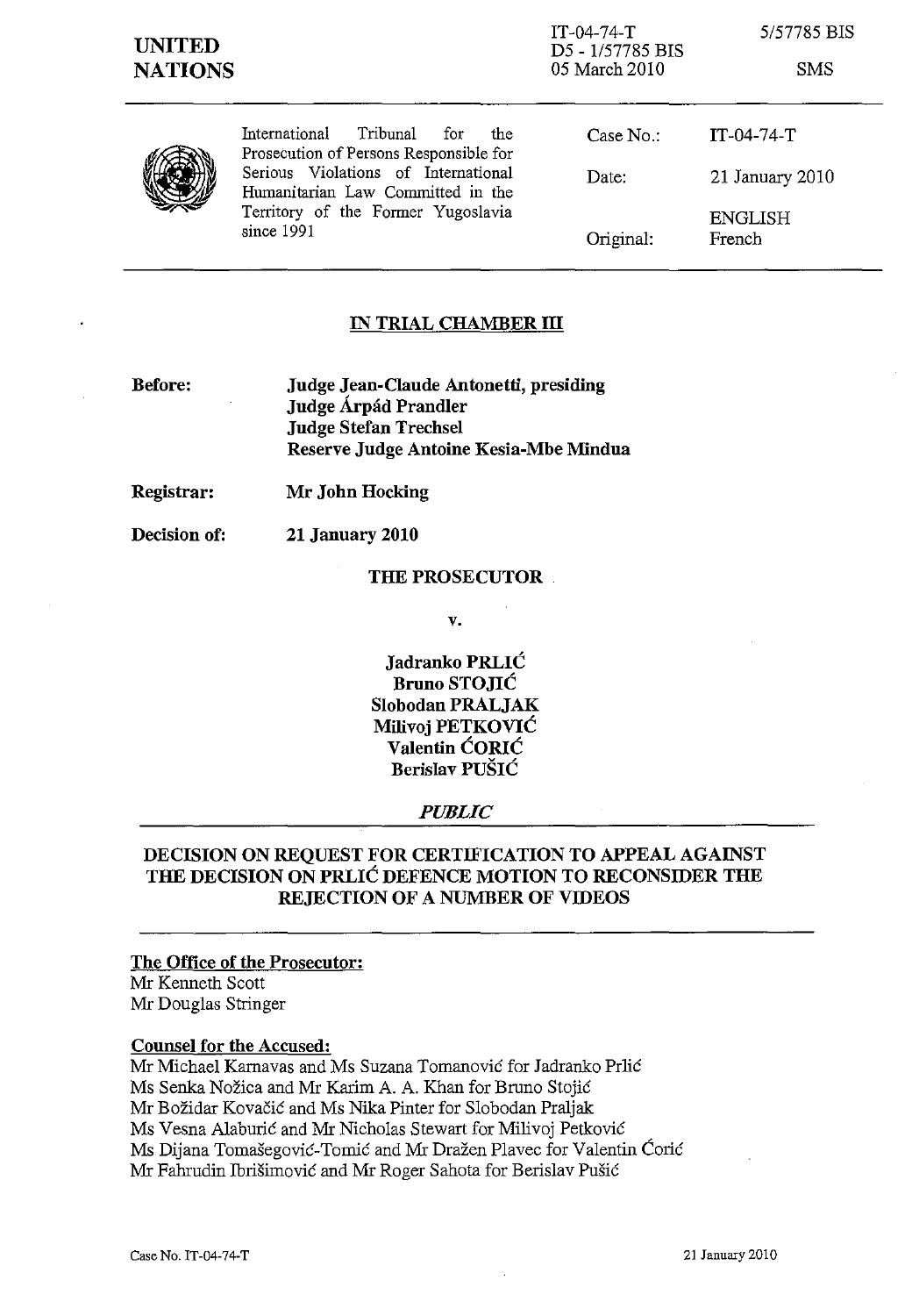**TRIAL CHAMBER III** ("Chamber") of the International Tribunal for the Prosecution of Persons Responsible for Serious Violations of International Humanitarian Law Committed in the Territory of the Former Yugoslavia since 1991 ("Tribunal"),

**SEIZED** of "Jadranko Prlic's Request for Certification to Appeal under **Rule** 73(B) against the *Decision Portant sur la demande de la Dejense Prlic de reconsiderer le rejet de certaines videos,* 18 December 2009", filed publicly by the Counsel for the Accused Prlic ("Prlic Defence") on 23 December 2009 ("Request"),

**NOTING** the "Prosecution's Response to Jadranko Prlic's Request for Certification to Appeal under Rule 73(B) against the *Decision Portant sur la demande de la Dejense Prlic de reconsiderer le rejet de certaines videos,* 18 December 2009", filed publicly by the Office of the Prosecutor ("Prosecution") on 30 December 2009 ("Response"),

**NOTING** the "Decision on Prlic Defence Motion for Admission of Documentary Evidence", rendered publicly by the Chamber on 6 March 2009 ("Decision of 6 March 2009"),

**NOTING** the "Decision on Prlic Defence Motion for Reconsideration of the Decision on Admission of Documentary Evidence", rendered publicly by the Chamber on 29 June 2009,

**NOTING** the "Decision on Jadranko Prlic's Interlocutory Appeal against the Decision on Prlic Defence Motion for Reconsideration of the Decision on Admission of Documentary Evidence", rendered publicly by the Chamber on 3 November 2009 ("Decision of the Appeals Chamber"),

**NOTING** the *"Decision relative au reexamen de la Decision portant sur la demande de la Dejense Prlic d'admission d'elements de preuve documentaires",* rendered publicly by the Chamber on 19 November 2009 ("Decision of 19 November 2009"),

**NOTING** the "Decision on Prlic Defence Motion to Reconsider the Rejection of a Number of Videos", rendered publicly by the Chamber on 18 December 2009 ("Decision of 18 December 2009"),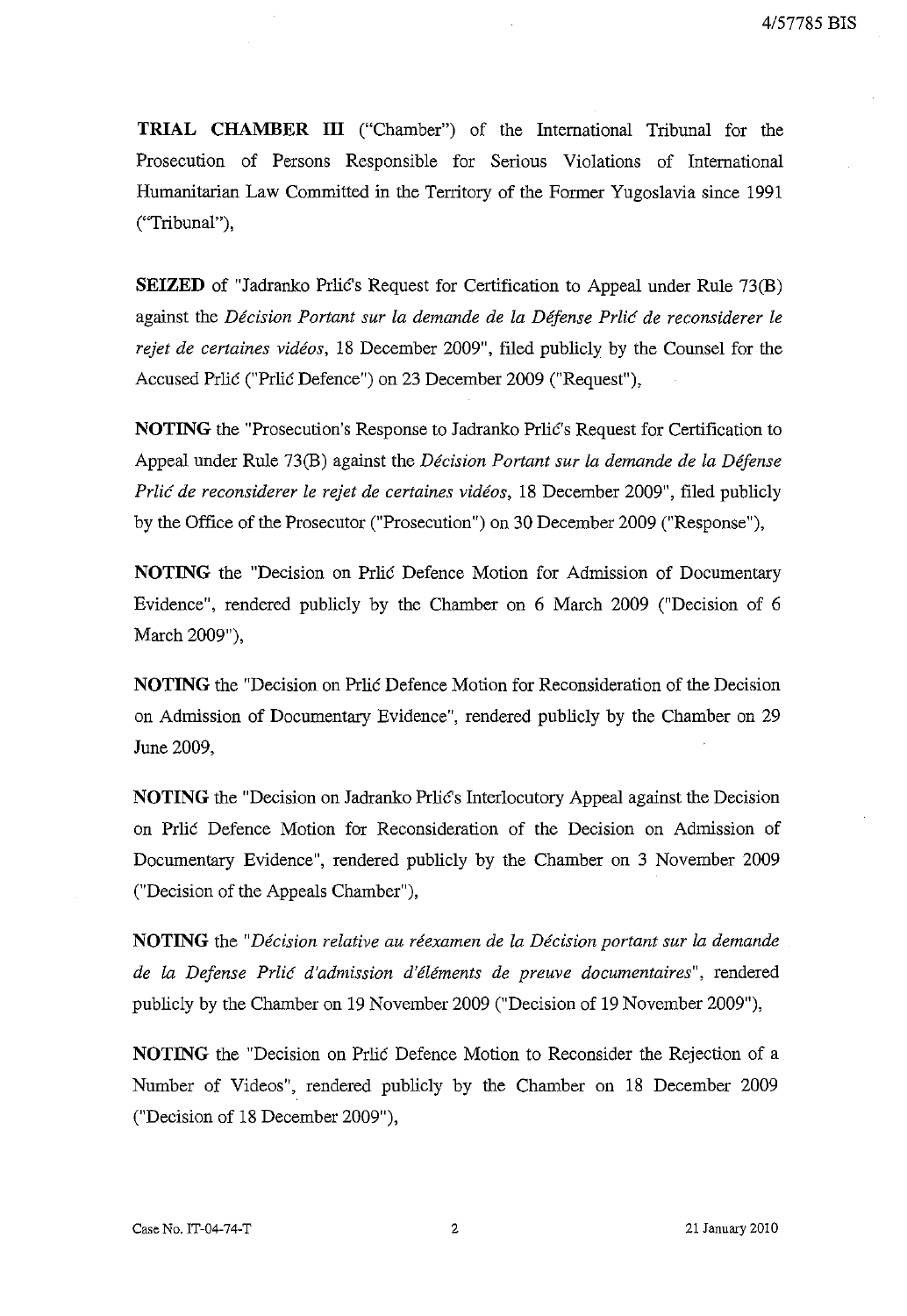**CONSIDERING** that in its Request the Prlic Defence contests the Decision of 18 December 2009, in which the Chamber refused to reconsider its Decision of 19 November 2009 and to admit a number of video recordings and asks the Chamber to certify the appeal thereof,

**CONSIDERING** that the Prlic Defence maintains that the Decision of 18 December 2009 jeopardizes the fair and expeditious conduct of the trial, as it is prejudicial to the right of the Accused Prlic to defend himself by denying him the possibility of presenting evidence, and constitutes a violation of the principle of equality of arms, giving the Prosecution an advantage by excluding crucial exculpatory evidence for the Prlic Defence.<sup>1</sup>

**CONSIDERING** that the Prlic Defence argues that the immediate resolution by the Appeals Chamber of the exclusion of certain essential evidence would materially advance the proceedings in the sense that if the Appeals Chamber finds that the refusal to admit the evidence at this stage of the proceedings was an error, it could be obliged to refer the case for a new trial, $<sup>2</sup>$ </sup>

**CONSIDERING** that the Prlic Defence holds that the resolution of this question by the Appeals Chamber would allow the proceedings to be ended without prejudicing either the Prosecution or the other defence teams, $3$ 

**CONSIDERING** that the Prosecution maintains that it has not been established by the Prlic Defence that the non-admission of these videos would affect the proceedings to such an extent as to warrant interlocutory appeal,<sup>4</sup>

**CONSIDERING** that the Prosecution adds that the Prlic Defence still has an opportunity to seek admission of the video recordings through witnesses called by the Defence teams<sup>5</sup> and notes that the Prlic Defence has already had several opportunities to provide additional information that would authenticate the video recordings, $6\overline{6}$ 

<sup>&</sup>lt;sup>1</sup> Request, paras 17, 22 and 24.

<sup>2</sup> Request, para. 26.

<sup>&</sup>lt;sup>3</sup> Request, para. 26.

<sup>4</sup> Response, para. 6.

<sup>5</sup> Response, paras 7 and 8.

<sup>6</sup> Response, para. 9.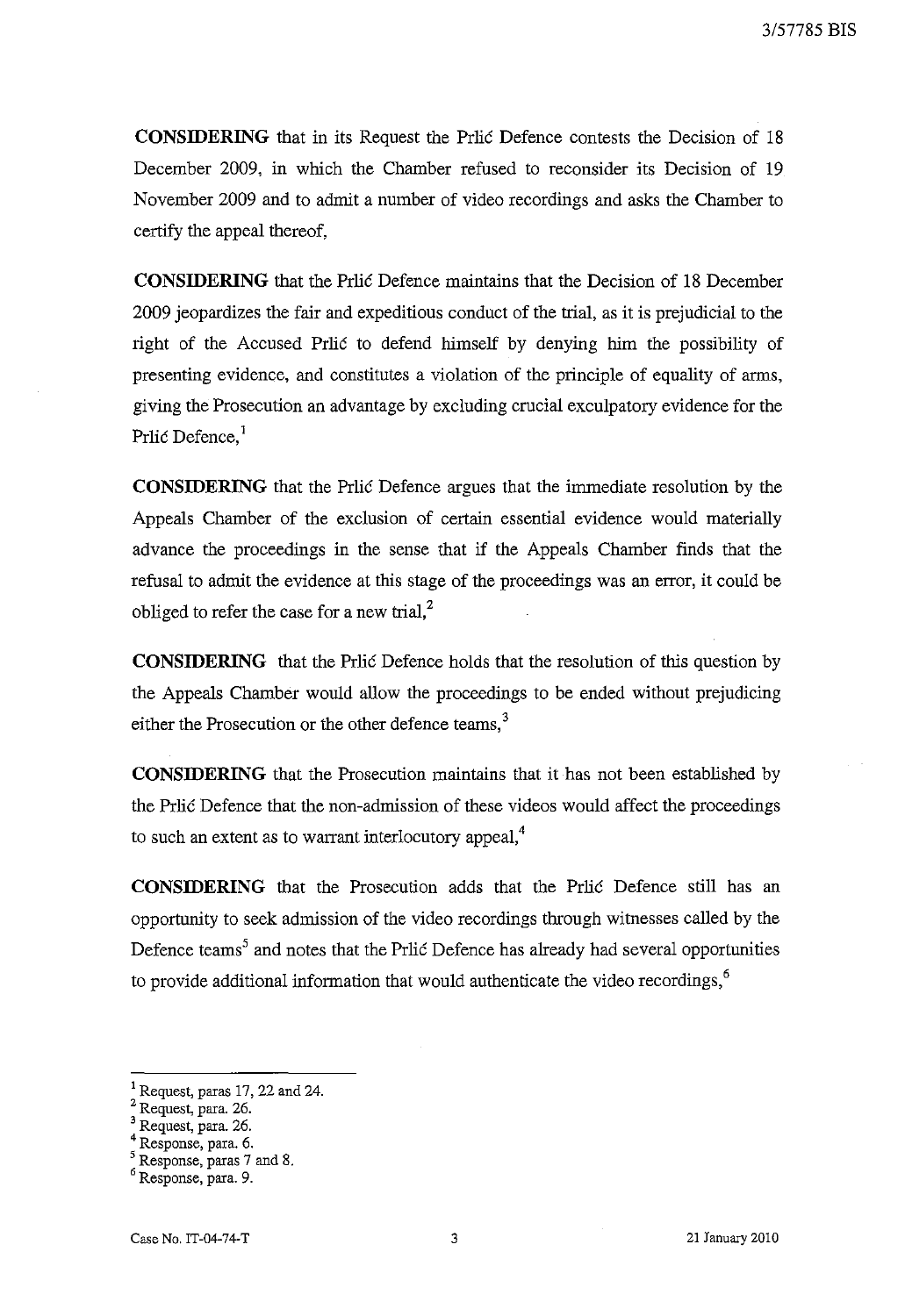**CONSIDERING** that pursuant to Rule 73 (B) of the Rules of Procedure and Evidence ("Rules"), "[dlecisions on all motions are without interlocutory appeal save with certification by the Trial Chamber, which may grant such certification if the decision involves an issue that would significantly affect the fair and expeditious conduct of the proceedings or the outcome of the trial, and for which, in the opinion of the Trial Chamber, an immediate resolution by the Appeals Chamber may materially advance the proceedings,"

**CONSIDERING,** therefore, that the certification of appeal stems from the discretionary power of the Chamber which must, in any case, first verify that the two cumulative conditions set out in Rule 73 (B) of the Rules have been met in the relevant case, $7$ 

**CONSIDERING** that the Chamber recalls that the issue of admission criteria for video recordings has already been dealt with the Decision of the Appeals Chamber,

**CONSIDERING** that the Chamber wishes to emphasise that following the'Decision of the Appeals Chamber, it had rendered, on the one hand, the Corrigendum of 17 November  $2009<sup>8</sup>$  and the Decision of 14 January  $2010<sup>9</sup>$  in order to harmonise the admission criteria for video material between the Prosecution and the Defence and, on the other hand, the Decision of 19 November 2009 in order to taken into account the additional information provided by the Prlic Defence regarding the date and source of the videos,  $10$ 

**CONSIDERING** that the Chamber finds that the Prlic Defence merely confirms that the refusal by the Chamber to examine once more the evidence it regards as crucial and exculpatory for the Accused Prlic is prejudicial to him, without explaining why this evidence is crucial to the extent that its non-admission would jeopardizes the fair

<sup>&</sup>lt;sup>7</sup> The Prosecutor v. Pavle Strugar, Case No. IT-01-42-T, "Decision on Defence Motion for Certification", 17 June 2004, para, 2,

<sup>&</sup>lt;sup>8</sup> "Corrigendum à la Décision portant sur la demande d'admission d"éléments de preuve documentaires présentée par l'Accusation (deux requête HVO/Herceg Bosna)", public, 17 November 2009 ("Corrigendum of 17 November 2009"),

*<sup>9 &</sup>quot;Decision concernant la demande de ['Accusation de reexamen du Corrigendum du* **17** *novembre DU, a de/aut, certification d'appel",* public 14 January 2010 ("Decision of 14 January 2010"), <sup>10</sup> Videos rejected by the Chamber in the Decision of 6 March 2009 marked 1D 02070, 1D 02071, 1D 02071, ID 02078, ID 02228, ID 02229, ID 02230, ID 02457, ID 02488, ID 02489, ID 02490, ID 02491, ID 02492, ID 02493, ID 02494, ID 02495, ID 02497, ID 02498, ID 02499, ID 02500, ID 02501, ID 02502, ID 02504, ID 02505, ID 02506, ID 02507, ID 02508, ID 02511, ID 02512, ID 02514, ID 02515, ID 02844 and ID 02845,